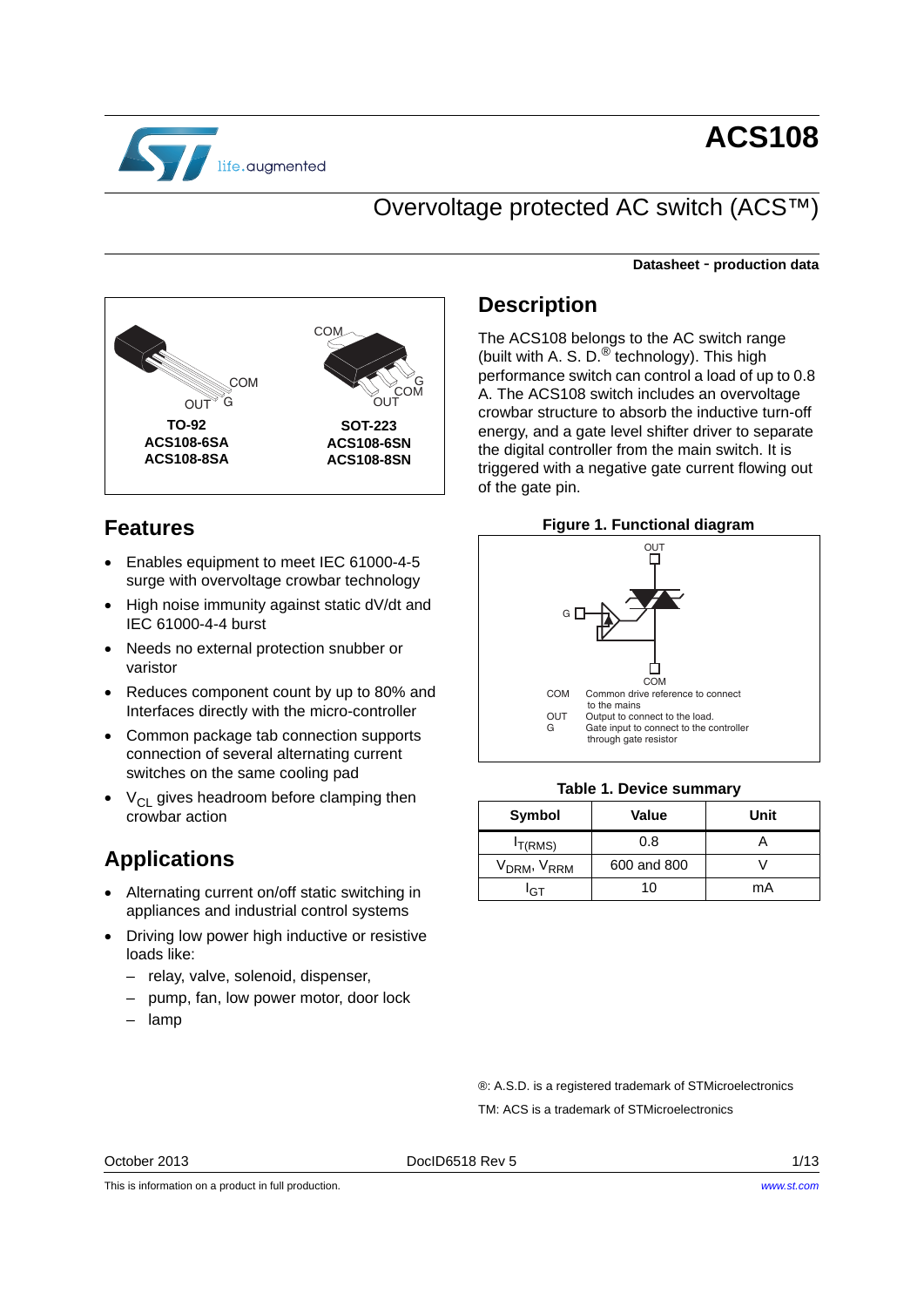# **1 Characteristics**

| Symbol           | <b>v</b> allu<br><b>Parameter</b>                         |                         | Value              | Unit |           |
|------------------|-----------------------------------------------------------|-------------------------|--------------------|------|-----------|
|                  |                                                           | TO-92                   | $T_{amb} = 64 °C$  | 0.45 | A         |
|                  | On-state rms current (full sine wave)                     |                         | $T_{lead} = 76 °C$ |      |           |
| $I_{T(RMS)}$     |                                                           | SOT-223                 | $T_{amb}$ = 76 °C  | 0.8  | A         |
|                  |                                                           | $S = 5$ cm <sup>2</sup> | $T_{tab}$ = 104 °C |      |           |
|                  | Non repetitive surge peak on-state current                | $F = 60$ Hz             | $t = 16.7$ ms      | 13.7 | A         |
| $I_{\text{TSM}}$ | (full cycle sine wave, $T_i$ initial = 25 °C)             | $F = 50$ Hz             | $t = 20$ ms        | 13   |           |
| $l^2t$           | <sup>2</sup> t Value for fusing<br>$t_p = 10$ ms          |                         |                    | 1.1  | $A^2s$    |
| dl/dt            | Critical rate of rise of on-state current                 | $F = 120 Hz$            | $T_i = 125 °C$     | 100  | $A/\mu s$ |
|                  | $I_G = 2xI_{GT}$ , $t_r \le 100$ ns                       |                         |                    |      |           |
| $V_{PP}$         | Non repetitive mains peak mains voltage <sup>(1)</sup>    |                         |                    | 2    | kV        |
| <sup>I</sup> GM  | $t_{p} = 20 \mu s$<br>$T_i = 125 °C$<br>Peak gate current |                         |                    | 1    | A         |
| $V_{GM}$         | $T_i = 125 °C$<br>Peak positive gate voltage              |                         |                    |      | V         |
| $P_{G(AV)}$      | $T_i = 125 °C$<br>Average gate power dissipation          |                         |                    | 0.1  | W         |
| $T_{\text{stg}}$ | Storage junction temperature range                        |                         |                    |      | °C        |
| T <sub>j</sub>   | Operating junction temperature range                      |                         |                    |      |           |

## **Table 2. Absolute maximum ratings (Tamb = 25 °C, unless otherwise specified)**

1. According to test described by IEC 61000-4-5 standard and *[Figure 18](#page-6-0)*

### Table 3. Electrical characteristics ( $T_j$  = 25 °C, unless otherwise specified)

| Symbol          | <b>Test conditions</b>                                                                        |            | Value | Unit |           |
|-----------------|-----------------------------------------------------------------------------------------------|------------|-------|------|-----------|
| $I_{GT}^{(1)}$  |                                                                                               | $   -    $ | Max.  | 10   | mA        |
| V <sub>GT</sub> | $V_{\text{OUT}}$ = 12 V, R <sub>1</sub> = 33 $\Omega$                                         | $II - III$ | Max.  | 1    | V         |
| $V_{GD}$        | $V_{\text{OUT}} = V_{\text{DRM}}$ , R <sub>L</sub> = 3.3 k $\Omega$ , T <sub>i</sub> = 125 °C | Min.       | 0.15  | V    |           |
| ŀн              | $I_{\text{OUT}} = 100 \text{ mA}$                                                             |            |       | 10   | mA        |
| IL.             | $I_G = 1.2 \times I_{GT}$                                                                     |            |       | 25   | mA        |
| dV/dt           | $V_{\text{OUT}}$ = 402 V, gate open, T <sub>i</sub> = 125 °C                                  |            | Min.  | 2000 | $V/\mu s$ |
|                 | $V_{\text{OUT}}$ = 536 V, gate open, T <sub>i</sub> = 125 °C                                  |            | Min.  | 400  | $V/\mu s$ |
| (dI/dt)c        | Without snubber (15 V/µs), $T_i = 125$ °C, turn-off time $\leq 20$ ms                         |            |       | 2    | A/ms      |
|                 | $I_{CL}$ = 0.1 mA, $t_p$ = 1 ms, ACS108-6                                                     |            | Min.  | 650  | V         |
| $V_{CL}$        | $I_{CL}$ = 0.1 mA, $t_p$ = 1 ms, ACS108-8                                                     |            |       | 850  | V         |

1. Minimum  $I_{GT}$  is guaranteed at 10% of  $I_{GT}$  max

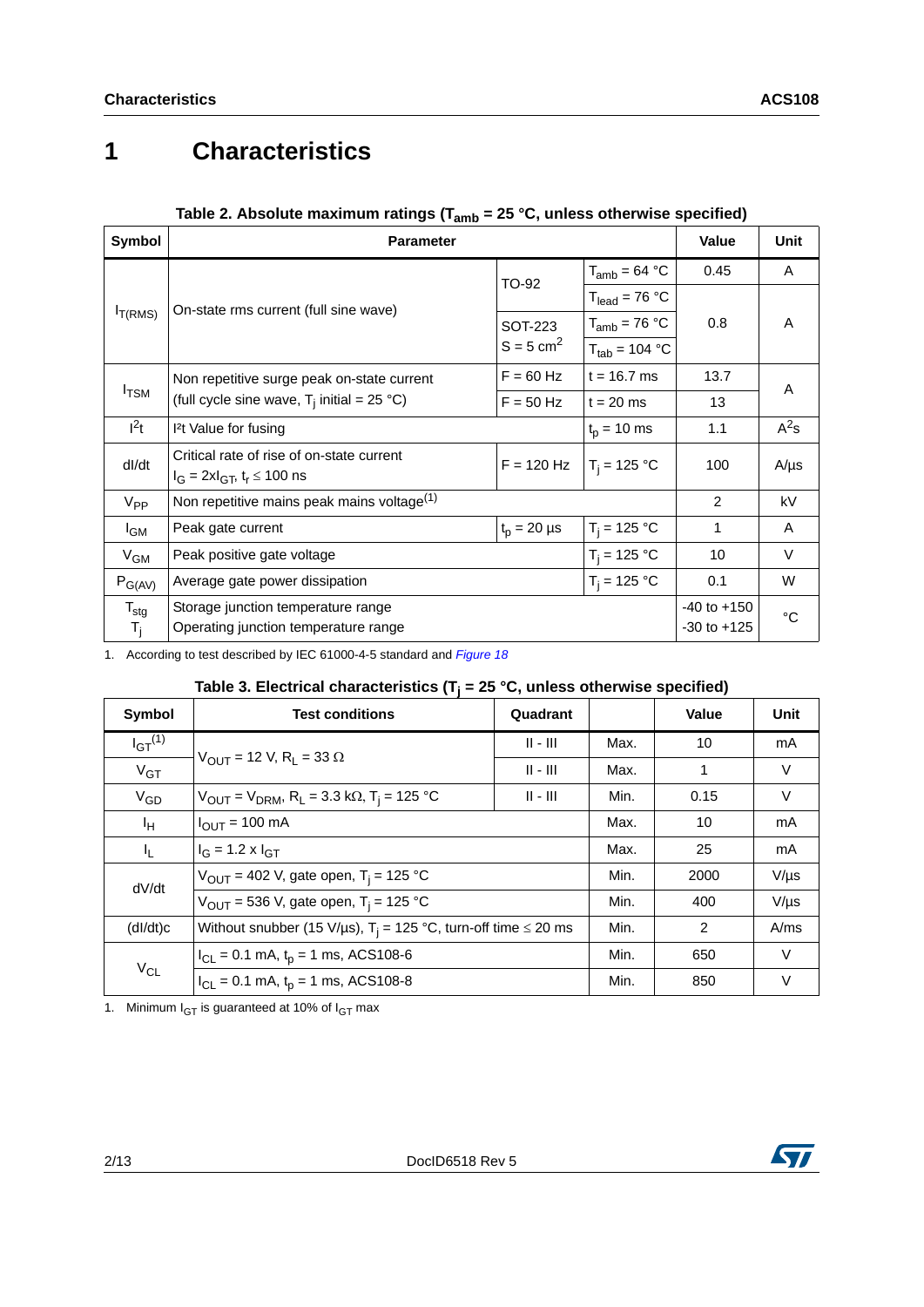| Symbol                           | <b>Parameter and test conditions</b>      |                | <b>Value</b> | Unit          |           |
|----------------------------------|-------------------------------------------|----------------|--------------|---------------|-----------|
| $VTM$ <sup>(1)</sup>             | $I_{TM}$ = 1.1 A, t <sub>p</sub> = 500 µs | $T_i = 25 °C$  | Max.         | 1.3           | $\vee$    |
| $V_{t0}$ <sup>(1)</sup>          | Threshold voltage                         | $T_i = 125 °C$ | Max.         | 0.85          | V         |
| $R_D^{(1)}$                      | Dynamic resistance                        | $T_i = 125 °C$ | Max.         | 300           | $m\Omega$ |
| <b>I</b> DRM<br><sup>I</sup> RRM |                                           | $T_i = 25 °C$  | Max.         | $\mathcal{P}$ | μA        |
|                                  | $V_{OUT} = V_{DRM} = V_{RRM}$             | $T_i = 125 °C$ |              | 0.2           | mA        |

**Table 4. Static electrical characteristics**

1. For both polarities of OUT referenced to COM

**Table 5. Thermal resistance**

| Symbol         | <b>Parameter</b>      |                         | <b>Value</b> | Unit |     |      |
|----------------|-----------------------|-------------------------|--------------|------|-----|------|
| $R_{th (j-l)}$ | Junction to lead (AC) |                         | TO-92        | Max. | 60  |      |
| $R_{th (i-t)}$ | Junction to tab (AC)  |                         | SOT-223      | Max. | 25  | °C/W |
|                | Junction to ambient   |                         | TO-92        | Max. | 150 |      |
| $R_{th (i-a)}$ |                       | $S = 5$ cm <sup>2</sup> | SOT-223      | Max. | 60  |      |

### **Figure 2. Maximum power dissipation versus on-state rms current**





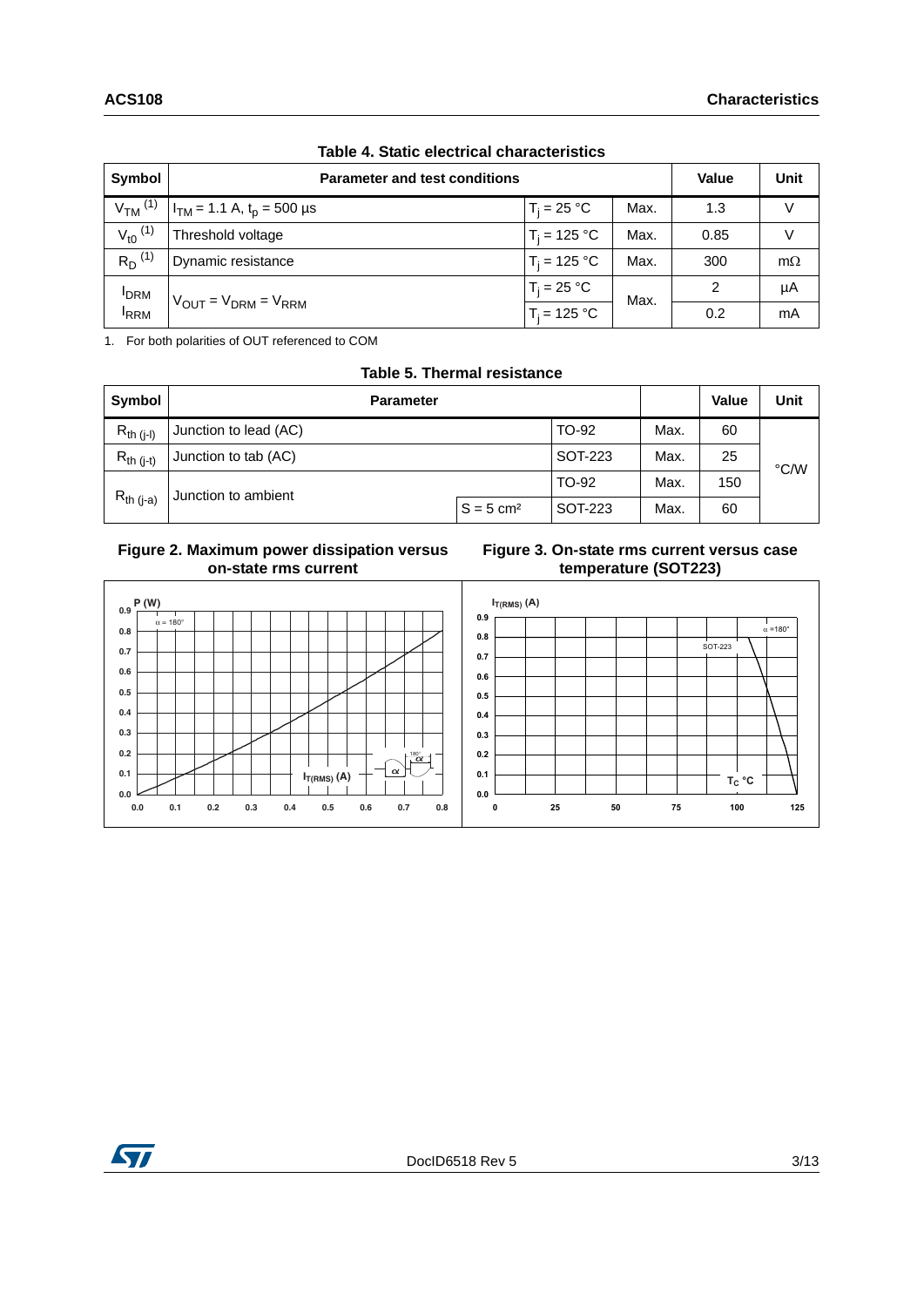

### <span id="page-3-0"></span> **Figure 4. On-state rms current versus ambient temperature (free air convection)**

### **Figure 5. Relative variation of thermal impedance junction to ambient versus pulse duration**





**Figure 8. Surge peak on-state current versus number of cycles**











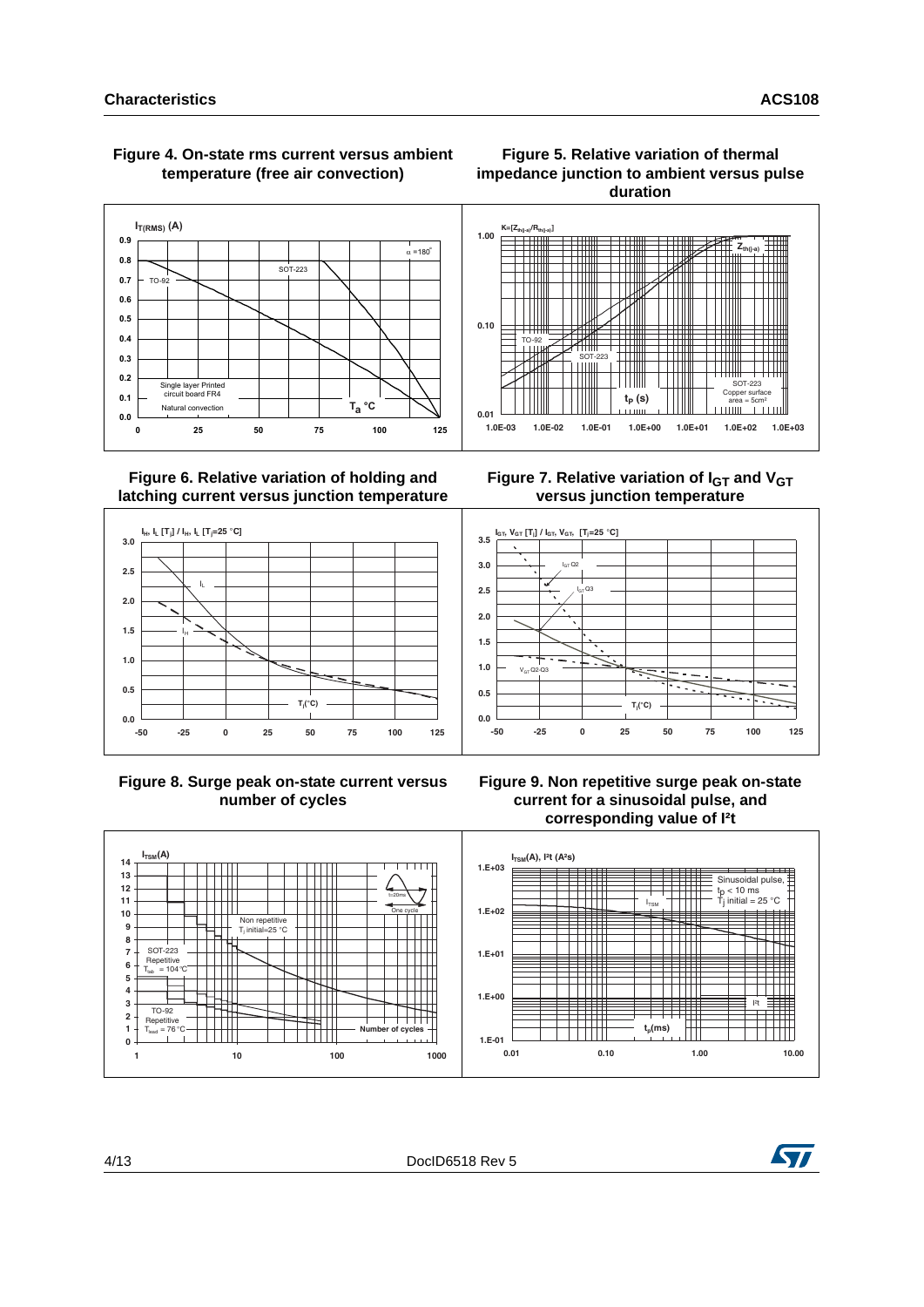#### **Figure 10. On-state characteristics (maximum values)**



### **Figure 12. Relative variation of static dV/dt immunity versus junction temperature(1)**

### **Figure 11. Relative variation of critical rate of decrease of main current versus junction temperature**



**Figure 13. Relative variation of leakage current versus junction temperature**



1.  $V_D = V_R = 402$  V: Typical values above 5 kV/us. Beyond equipment capability









DocID6518 Rev 5 5/13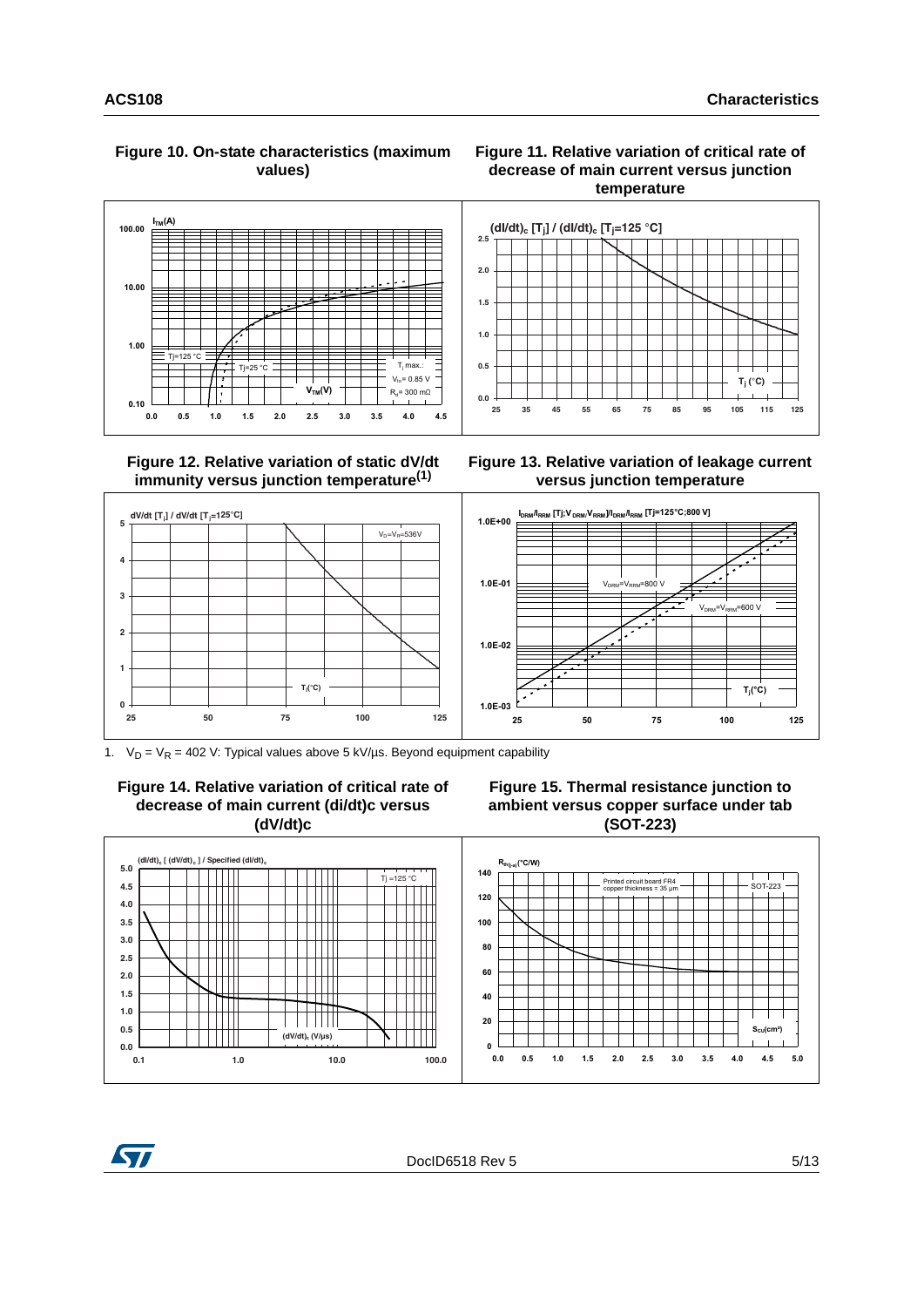# **2 Alternating current mains switch - basic application**

The ACS108 switch is triggered by a negative gate current flowing from the gate pin G. The switch can be driven directly by the digital controller through a resistor as shown in *[Figure 16](#page-5-0)*.

Thanks to its overvoltage protection and turn-off commutation performance, the ACS108 switch can drive a small power high inductive load with neither varistor nor additional turn-off snubber.

<span id="page-5-0"></span>



## **2.1 Protection against overvoltage: the best choice is ACS**

In comparison with standard Triacs the ACS108 is over-voltage self-protected, as specified by the new parameter  $V_{CL}$ . This feature is useful in two operating conditions: in case of turnoff of very inductive load, and in case of surge voltage that can occur on the electrical network.

## <span id="page-5-1"></span>**2.1.1 High inductive load switch-off: turn-off overvoltage clamping**

With high inductive and low rms current loads the rate of decrease of the current is very low. An overvoltage can occur when the gate current is removed and the OUT current is lower than  $I_H$ .

As shown in *[Figure 17](#page-6-1)*, at the end of the last conduction half-cycle, the load current decreases  $\odot$  . The load current reaches the holding current level  $I_H \oslash$ , and the ACS turns off ③ . The water valve, as an inductive load (up to 15 H), reacts as a current generator and an overvoltage is created, which is clamped by the ACS ④ . The current flows through the ACS avalanche and decreases linearly to zero. During this time, the voltage across the switch is limited to the clamping voltage  $V_{\text{Cl}}$ . The energy stored in the inductance of the load is dissipated in the clamping section that is designed for this purpose. When the energy has been dissipated, the ACS voltage falls back to the mains voltage value (230 V rms, 50 Hz) ⑤ .

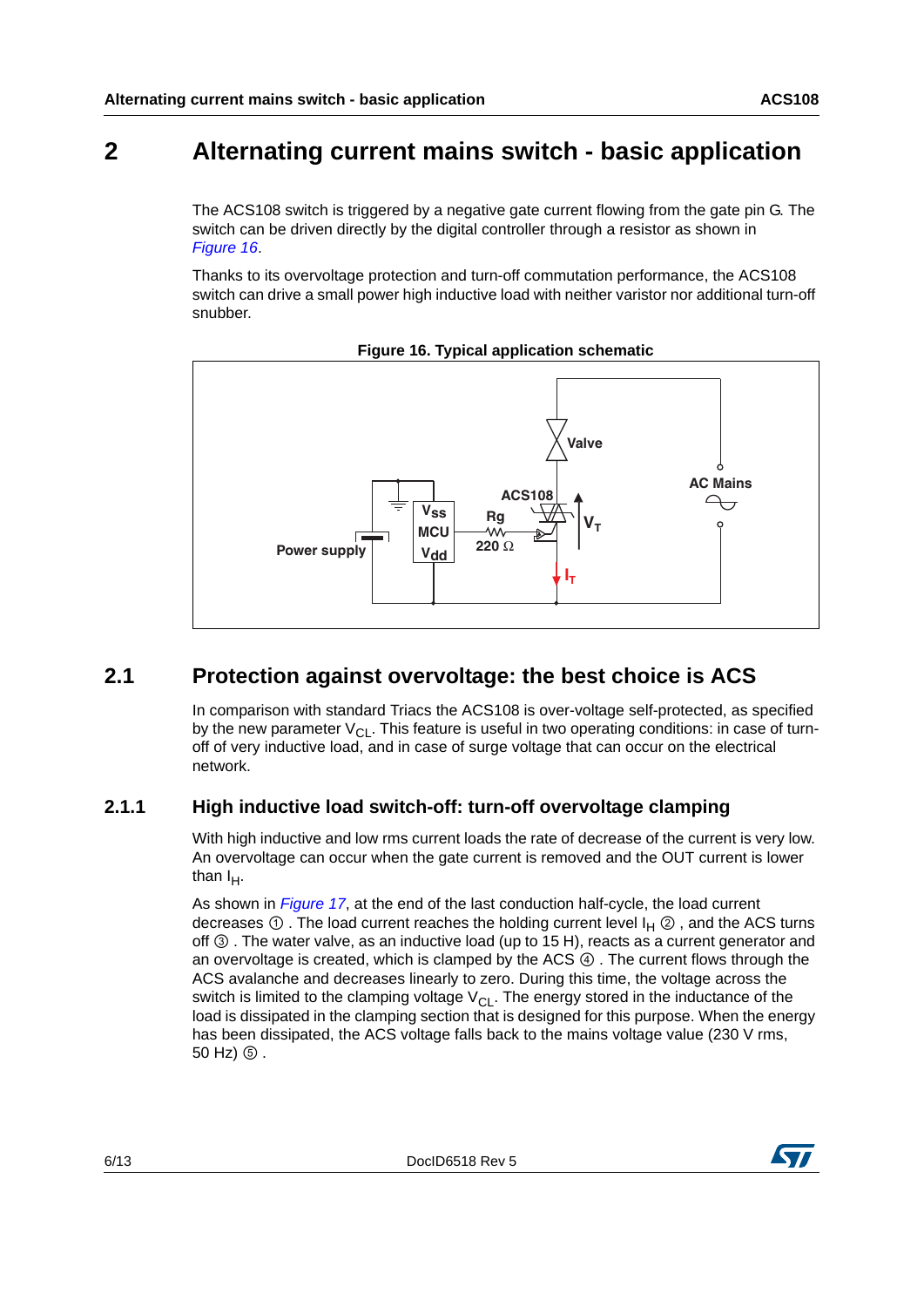

<span id="page-6-1"></span>**Figure 17. Switching off of a high inductive load - typical clamping capability of ACS108 (Tamb = 25 °C)**

### **2.1.2 Alternating current mains transient voltage ruggedness**

The ACS108 switch is able to withstand safely the AC mains transients either by clamping the low energy spikes or by breaking-over when subjected to high energy shocks, even with high turn-on current rises.

The test circuit shown in *[Figure 18](#page-6-0)* is representative of the final ACS108 application, and is also used to test the AC switch according to the IEC 61000-4-5 standard conditions. Thanks to the load limiting the current, the ACS108 switch withstands the voltage spikes up to 2 kV above the peak mains voltage. The protection is based on an overvoltage crowbar technology. Actually, the ACS108 breaks over safely as shown in *[Figure 19](#page-7-0)*. The ACS108 recovers its blocking voltage capability after the surge (switch off back at the next zero crossing of the current).

Such non-repetitive tests can be done 10 times on each AC mains voltage polarity.



### <span id="page-6-0"></span>**Figure 18. Overvoltage ruggedness test circuit for resistive and inductive loads, Tamb = 25 °C (conditions equivalent to IEC 61000-4-5 standard)**

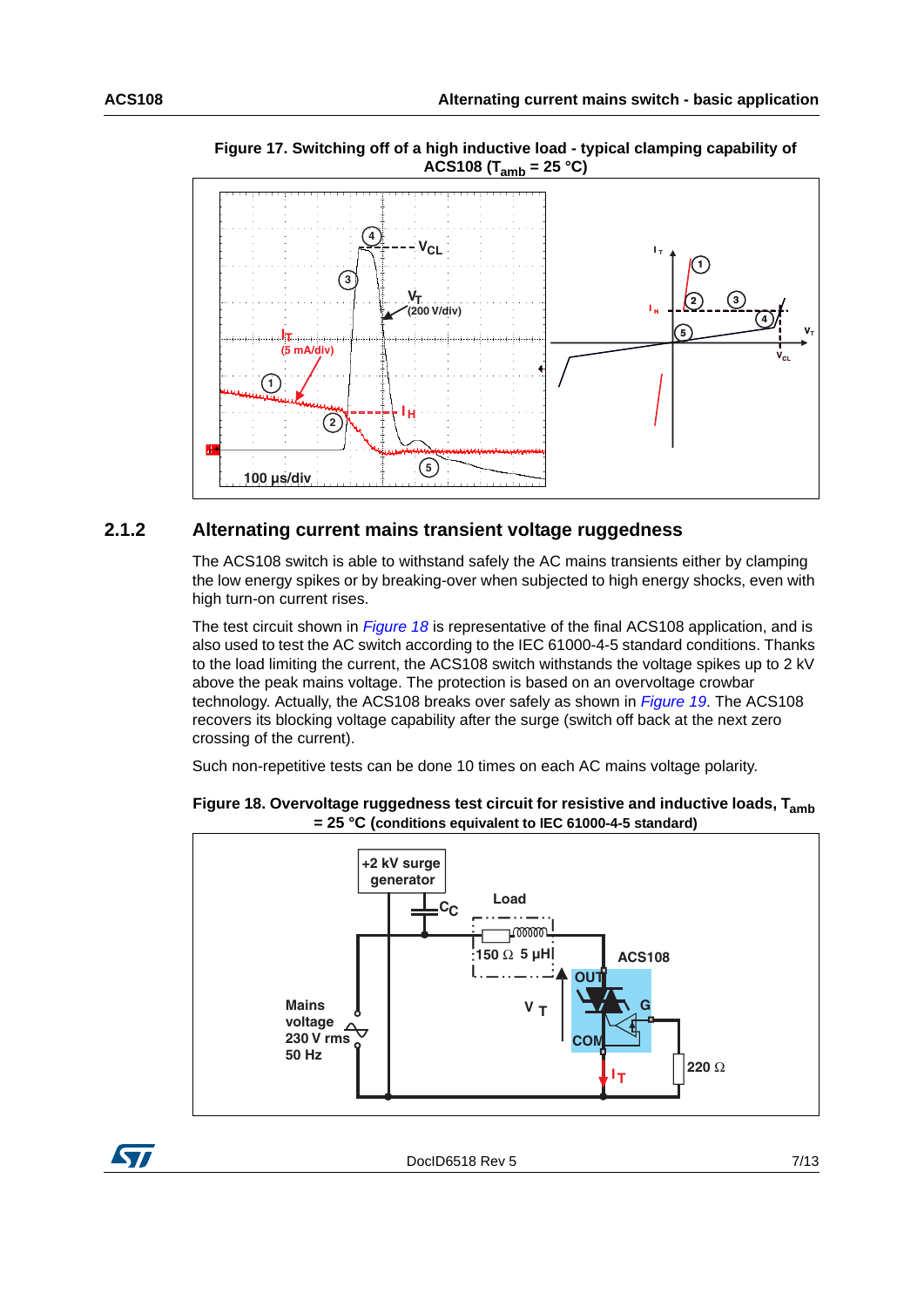

<span id="page-7-0"></span>**Figure 19. Typical current and voltage waveforms across the ACS108 (+2 kV surge, IEC 61000-4-5 standard)**

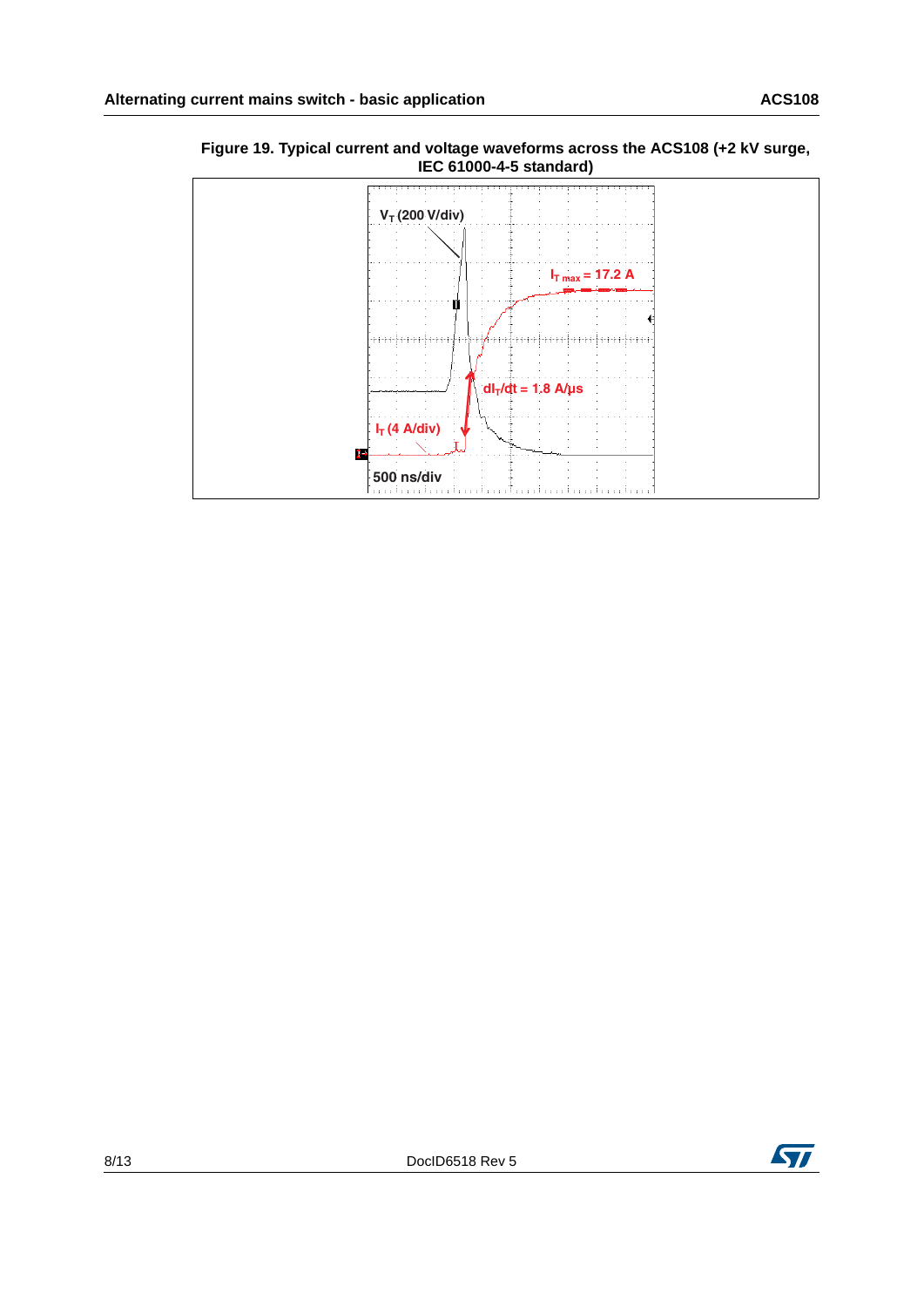# **3 Package information**

- Epoxy meets UL94, V0
- Lead-free packages

In order to meet environmental requirements, ST offers these devices in different grades of ECOPACK® packages, depending on their level of environmental compliance. ECOPACK® specifications, grade definitions and product status are available at: *[www.st.com.](http://www.st.com)* ECOPACK® is an ST trademark.



### **Figure 20. TO-92 dimension definitions**

|  |  | Table 6. TO-92 dimension values |
|--|--|---------------------------------|
|--|--|---------------------------------|

|     | <b>Dimensions</b> |                    |      |       |               |       |  |
|-----|-------------------|--------------------|------|-------|---------------|-------|--|
| Ref |                   | <b>Millimeters</b> |      |       | <b>Inches</b> |       |  |
|     | Min.              | Typ.               | Max. | Min.  | Typ.          | Max.  |  |
| Α   |                   | 1.35               |      |       | 0.053         |       |  |
| B   |                   |                    | 4.70 |       |               | 0.185 |  |
| C   |                   | 2.54               |      |       | 0.100         |       |  |
| D   | 4.40              |                    |      | 0.173 |               |       |  |
| E   | 12.70             |                    |      | 0.500 |               |       |  |
| F   |                   |                    | 3.70 |       |               | 0.146 |  |
| a   |                   |                    | 0.50 |       |               | 0.019 |  |

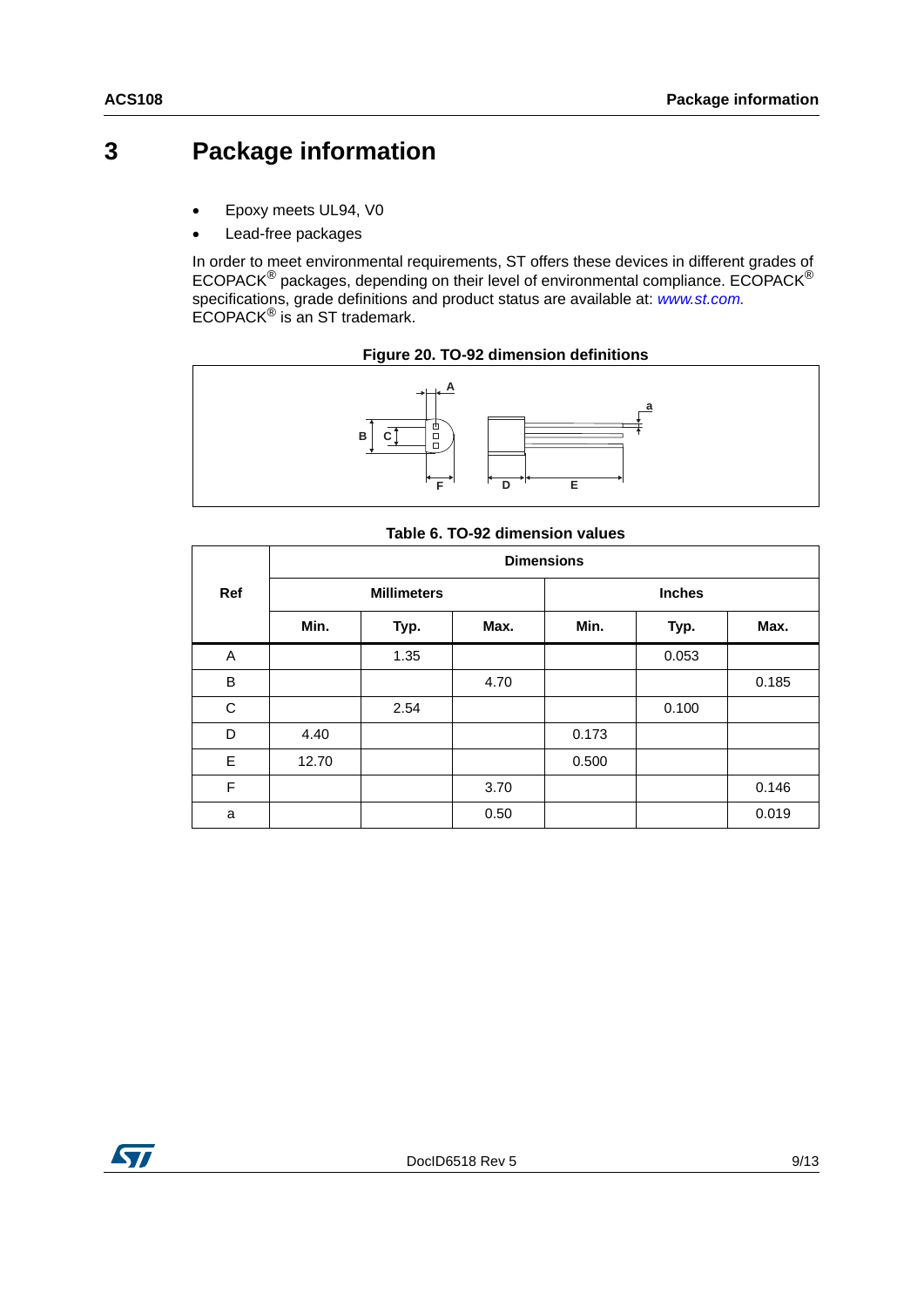

### **Figure 21. SOT-223 dimension definitions**



|                | <b>Dimensions</b> |                    |      |                  |               |       |
|----------------|-------------------|--------------------|------|------------------|---------------|-------|
| Ref.           |                   | <b>Millimeters</b> |      |                  | <b>Inches</b> |       |
|                | Min.              | Typ.               | Max. | Min.             | Typ.          | Max.  |
| A              |                   |                    | 1.80 |                  |               | 0.071 |
| A <sub>1</sub> |                   | 0.02               | 0.10 |                  | 0.001         | 0.004 |
| B              | 0.60              | 0.70               | 0.85 | 0.024            | 0.027         | 0.033 |
| <b>B1</b>      | 2.90              | 3.00               | 3.15 | 0.114            | 0.118         | 0.124 |
| C              | 0.24              | 0.26               | 0.35 | 0.009            | 0.010         | 0.014 |
| $D^{(1)}$      | 6.30              | 6.50               | 6.70 | 0.248            | 0.256         | 0.264 |
| e              |                   | 2.3                |      |                  | 0.090         |       |
| e1             |                   | 4.6                |      |                  | 0.181         |       |
| $E^{(1)}$      | 3.30              | 3.50               | 3.70 | 0.130            | 0.138         | 0.146 |
| H              | 6.70              | 7.00               | 7.30 | 0.264            | 0.276         | 0.287 |
| V              |                   |                    |      | $10^{\circ}$ max |               |       |

1. Do not include mold flash or protrusions. Mold flash or protrusions shall not exceed 0.15mm (0.006inches)

### **Figure 22. SOT-223 footprint (dimensions in mm)**



10/13 DocID6518 Rev 5

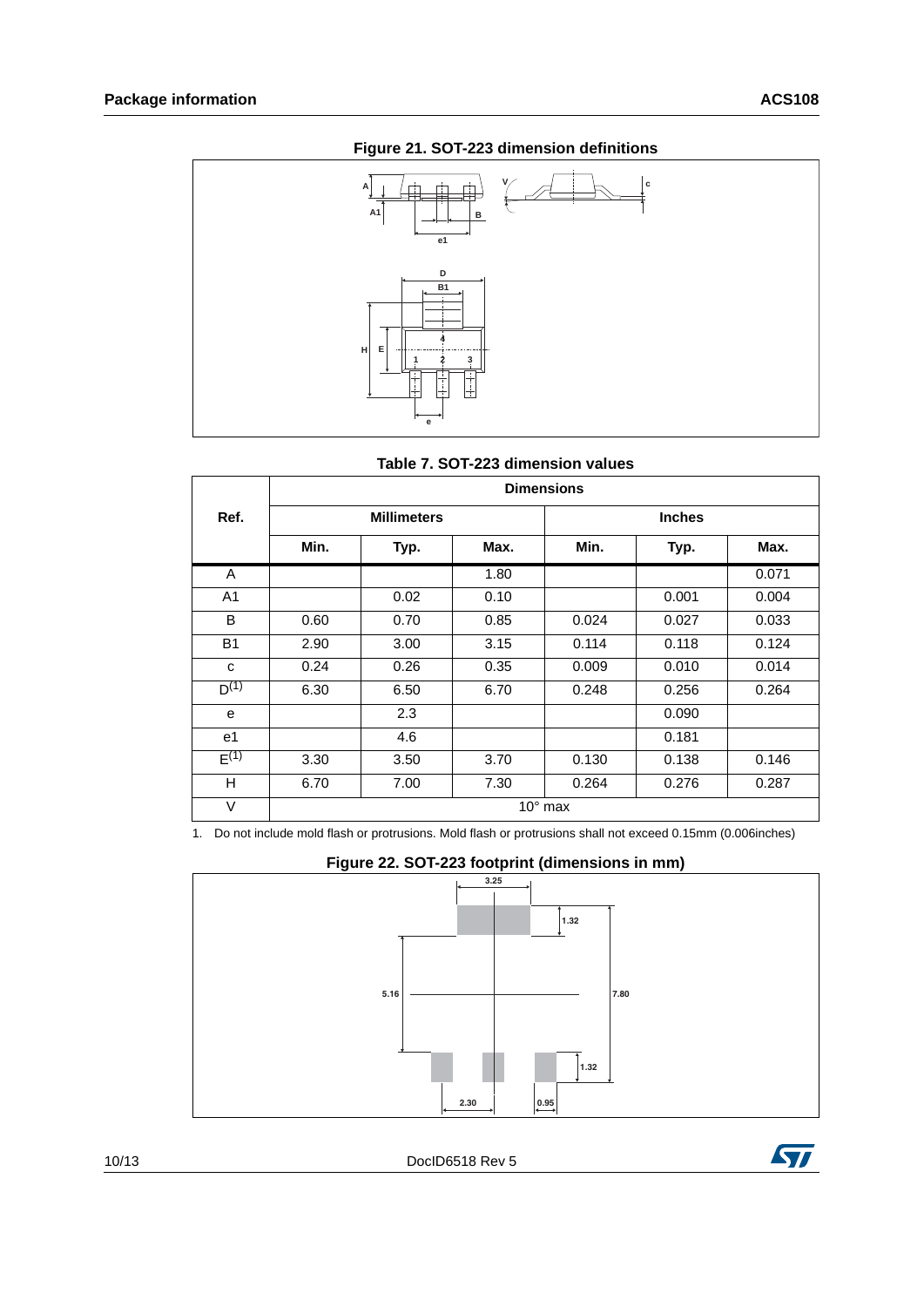# **4 Ordering information**

### **Figure 23. Ordering information scheme**



#### **Table 8. Ordering information**

| Order code    | <b>Marking</b>     | Package | Weight            | <b>Base Qty</b> | Delivery mode |
|---------------|--------------------|---------|-------------------|-----------------|---------------|
| ACS108-6SA    |                    | TO-92   | 0.2 <sub>g</sub>  | 2500            | <b>Bulk</b>   |
| ACS108-6SA-TR | ACS1 086SA         | TO-92   | 0.2 <sub>g</sub>  | 2000            | Tape and reel |
| ACS108-6SA-AP |                    | TO-92   | 0.2 <sub>q</sub>  | 2000            | Ammopack      |
| ACS108-6SN-TR | ACS 108 6SN        | SOT-223 | 0.11 <sub>q</sub> | 1000            | Tape and reel |
| ACS108-8SA    |                    | TO-92   | 0.2 <sub>q</sub>  | 2500            | <b>Bulk</b>   |
| ACS108-8SA-TR | <b>ACS1 088SA</b>  | TO-92   | 0.2 <sub>g</sub>  | 2000            | Tape and reel |
| ACS108-8SA-AP |                    | TO-92   | 0.2 <sub>g</sub>  | 2000            | Ammopack      |
| ACS108-8SN-TR | <b>ACS 108 8SN</b> | SOT-223 | 0.11 <sub>q</sub> | 1000            | Tape and reel |

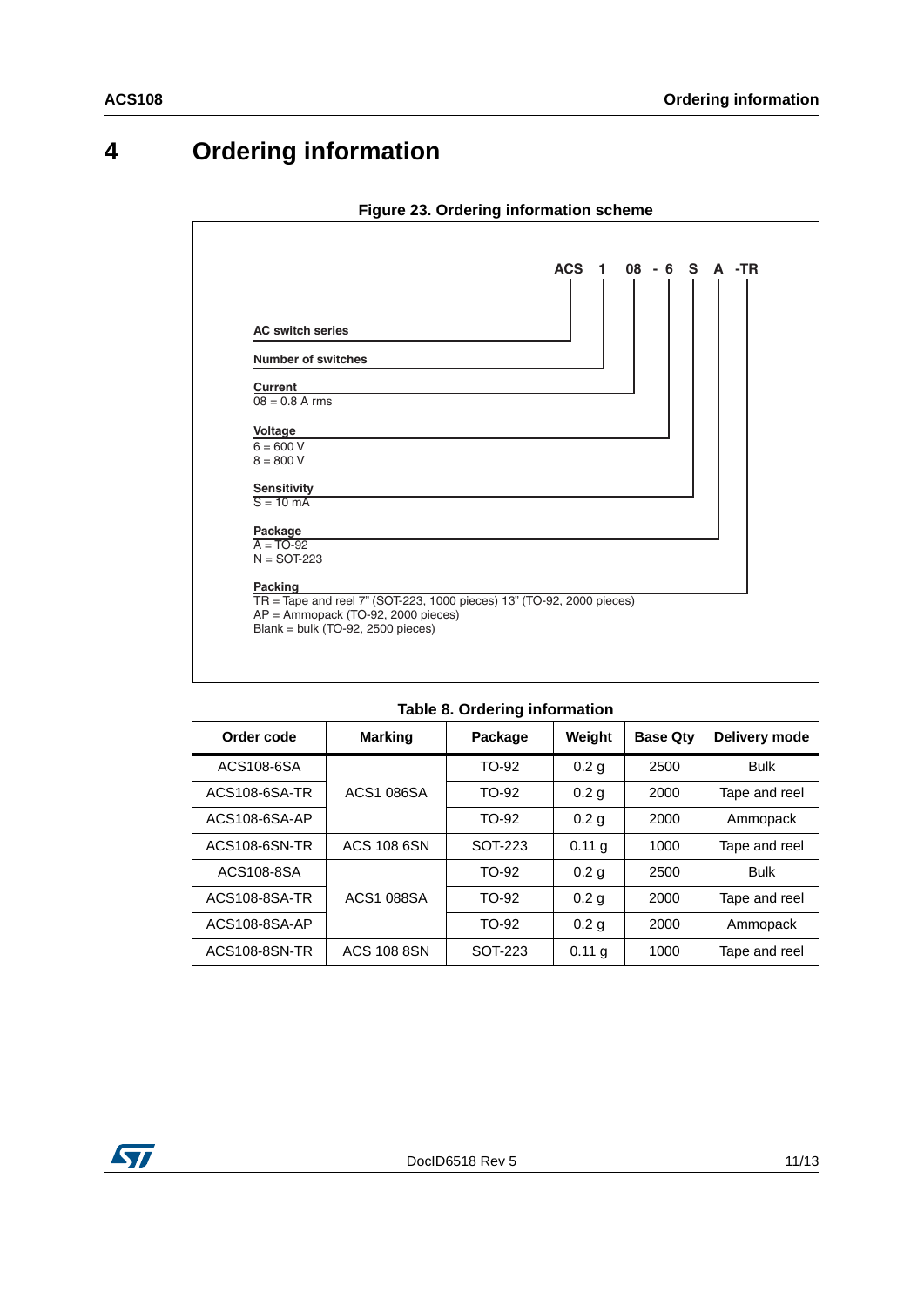# **5 Revision history**

| <b>Date</b> | <b>Revision</b> | <b>Changes</b>                                                                                                                                   |
|-------------|-----------------|--------------------------------------------------------------------------------------------------------------------------------------------------|
| Apr_2004    |                 | Initial release. This datasheet covers order codes previously<br>described in the datasheet for ACS108-6S, Doc ID 11962, Rev 3<br>December 2010. |
| 21-Jun-2005 | $\mathcal{P}$   | Marking information updated from ACSxxxx to ACS1xxx.                                                                                             |
| 11-Jul-2012 | 3               | Removed 500 V devices and added 600 V and 800 V devices.                                                                                         |
| 27-Sep-2013 | 4               | Corrected typographical error in Figure 4.                                                                                                       |
| 31-Oct-2013 | 5               | Corrected character formatting issues in Section 2.1.1.                                                                                          |

### **Table 9. Document revision history**

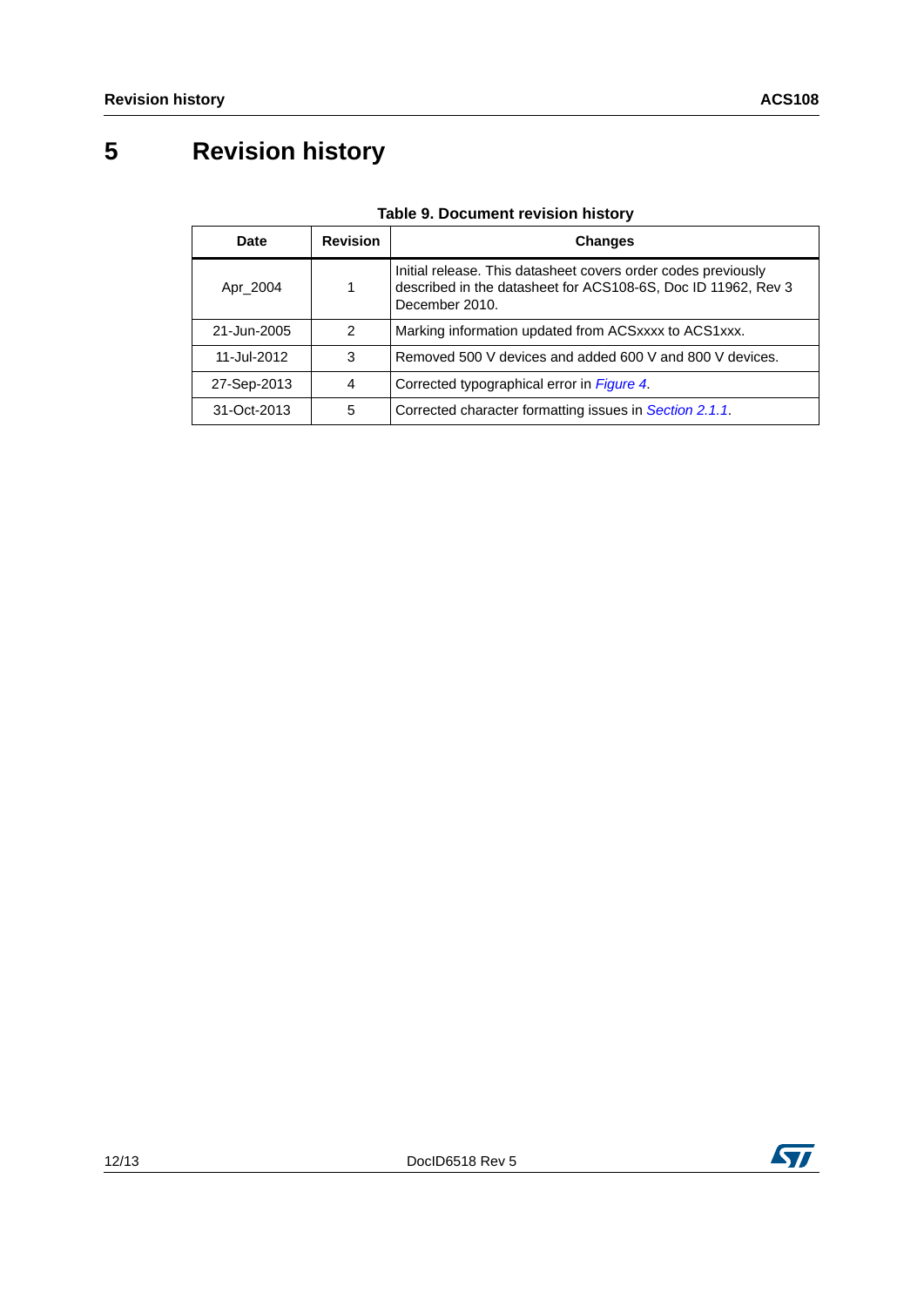#### **Please Read Carefully:**

Information in this document is provided solely in connection with ST products. STMicroelectronics NV and its subsidiaries ("ST") reserve the right to make changes, corrections, modifications or improvements, to this document, and the products and services described herein at any time, without notice.

All ST products are sold pursuant to ST's terms and conditions of sale.

Purchasers are solely responsible for the choice, selection and use of the ST products and services described herein, and ST assumes no liability whatsoever relating to the choice, selection or use of the ST products and services described herein.

No license, express or implied, by estoppel or otherwise, to any intellectual property rights is granted under this document. If any part of this document refers to any third party products or services it shall not be deemed a license grant by ST for the use of such third party products or services, or any intellectual property contained therein or considered as a warranty covering the use in any manner whatsoever of such third party products or services or any intellectual property contained therein.

**UNLESS OTHERWISE SET FORTH IN ST'S TERMS AND CONDITIONS OF SALE ST DISCLAIMS ANY EXPRESS OR IMPLIED WARRANTY WITH RESPECT TO THE USE AND/OR SALE OF ST PRODUCTS INCLUDING WITHOUT LIMITATION IMPLIED WARRANTIES OF MERCHANTABILITY, FITNESS FOR A PARTICULAR PURPOSE (AND THEIR EQUIVALENTS UNDER THE LAWS OF ANY JURISDICTION), OR INFRINGEMENT OF ANY PATENT, COPYRIGHT OR OTHER INTELLECTUAL PROPERTY RIGHT.**

**ST PRODUCTS ARE NOT DESIGNED OR AUTHORIZED FOR USE IN: (A) SAFETY CRITICAL APPLICATIONS SUCH AS LIFE SUPPORTING, ACTIVE IMPLANTED DEVICES OR SYSTEMS WITH PRODUCT FUNCTIONAL SAFETY REQUIREMENTS; (B) AERONAUTIC APPLICATIONS; (C) AUTOMOTIVE APPLICATIONS OR ENVIRONMENTS, AND/OR (D) AEROSPACE APPLICATIONS OR ENVIRONMENTS. WHERE ST PRODUCTS ARE NOT DESIGNED FOR SUCH USE, THE PURCHASER SHALL USE PRODUCTS AT PURCHASER'S SOLE RISK, EVEN IF ST HAS BEEN INFORMED IN WRITING OF SUCH USAGE, UNLESS A PRODUCT IS EXPRESSLY DESIGNATED BY ST AS BEING INTENDED FOR "AUTOMOTIVE, AUTOMOTIVE SAFETY OR MEDICAL" INDUSTRY DOMAINS ACCORDING TO ST PRODUCT DESIGN SPECIFICATIONS. PRODUCTS FORMALLY ESCC, QML OR JAN QUALIFIED ARE DEEMED SUITABLE FOR USE IN AEROSPACE BY THE CORRESPONDING GOVERNMENTAL AGENCY.**

Resale of ST products with provisions different from the statements and/or technical features set forth in this document shall immediately void any warranty granted by ST for the ST product or service described herein and shall not create or extend in any manner whatsoever, any liability of ST.

ST and the ST logo are trademarks or registered trademarks of ST in various countries. Information in this document supersedes and replaces all information previously supplied. The ST logo is a registered trademark of STMicroelectronics. All other names are the property of their respective owners.

© 2013 STMicroelectronics - All rights reserved

STMicroelectronics group of companies

Australia - Belgium - Brazil - Canada - China - Czech Republic - Finland - France - Germany - Hong Kong - India - Israel - Italy - Japan - Malaysia - Malta - Morocco - Philippines - Singapore - Spain - Sweden - Switzerland - United Kingdom - United States of America

**www.st.com**



DocID6518 Rev 5 13/13